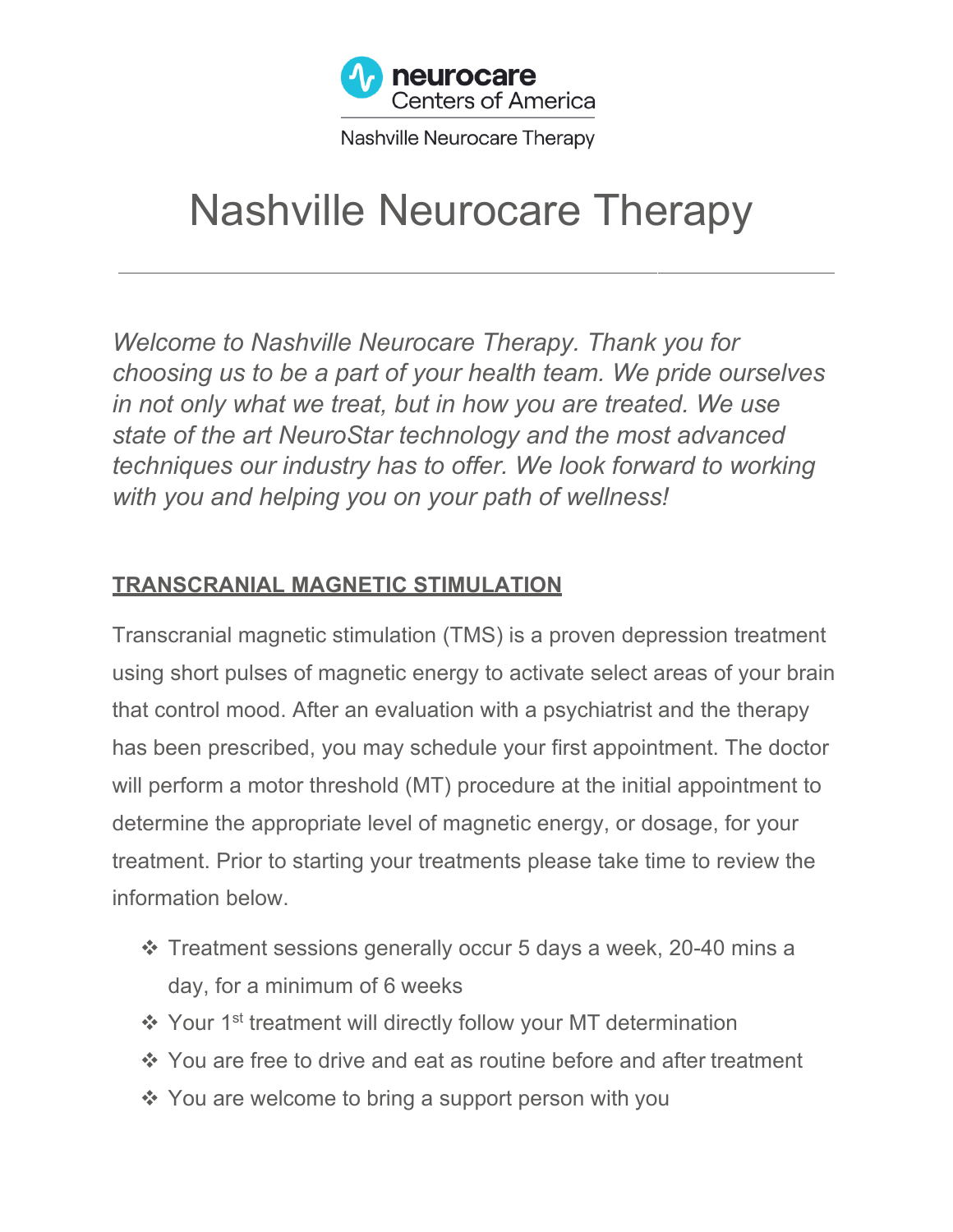#### **What to expect at Nashville NeuroCare Therapy?**

As you enter Suite #304 you will be greeted by our staff. Staff members will guide you along your healthcare path. If the front office receptionist is not there, please have a seat and someone will meet you momentarily.

### **Before starting treatment**:

- $\cdot$  Review treatment consent form (please wait to sign until your first day of treatment) & office policies below
- $\cdot$  The restroom is located across and just down the hall, please use before your treatment time
- v Silence all automated devices. Devices may be used for entertainment purposes only (music/audio book/etc.)
- $\cdot$  Remove any metal pieces above your shoulders including hair accessories, sunglasses, and jewelry

## **1ST TMS THERAPY TREATMENT SESSION**

At your 1<sup>st</sup> TMS session a MT determination is conducted to find the amount of energy it takes to see an action potential (enough magnetic energy to see movement in your right hand). Every individual is unique and has their own magnetic energy level setting; we are looking for the amount of energy that is right for you. This may take up to 30 mins with your first full treatment to follow, please allot up to 2 hours for your first appointment.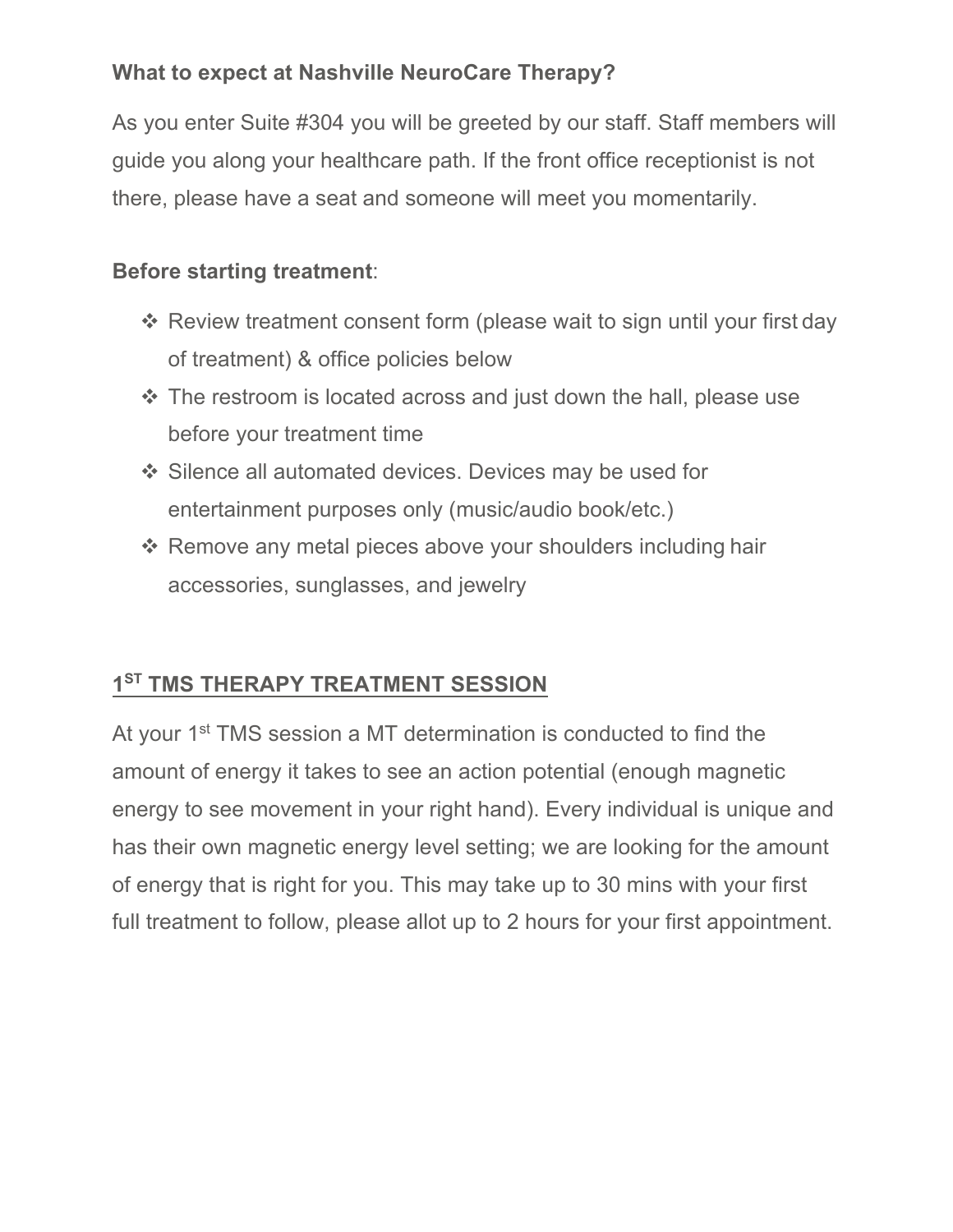#### What to expect?

- $\cdot$  Make sure you are comfortably reclined in the TMS chair as your settings will be set on day 1 for the remaining treatment sessions.
- $\cdot$  The magnet is placed along the top of your head. You may feel a sensation on your scalp, and will hear a light tapping noise (ear plugs are provided).
- $\div$  Please tell us if the magnetic coil is hitting a sensitive area and if you find the tapping uncomfortable. Your TMS operator will remain in the room throughout treatment & may be able to adjust the magnetic coil.
- $\cdot$  To promote effective therapy please remain awake during TMS. Your clinic operator will guide you throughout your treatment as needed.
- ❖ Questionnaires will be administered throughout your treatment course to monitor your progress. Please tell your TMS operator about any changes in symptoms during your course of treatment so they may relay your concerns to the attending physician.
- $\cdot$  You may experience a fluctuation in mood over the next several weeks.

Healthy tips for successful treatment:

• Please notify your TMS clinician of any drug or alcohol use as this may affect the outcome of your treatment or cause an increased risk of seizure.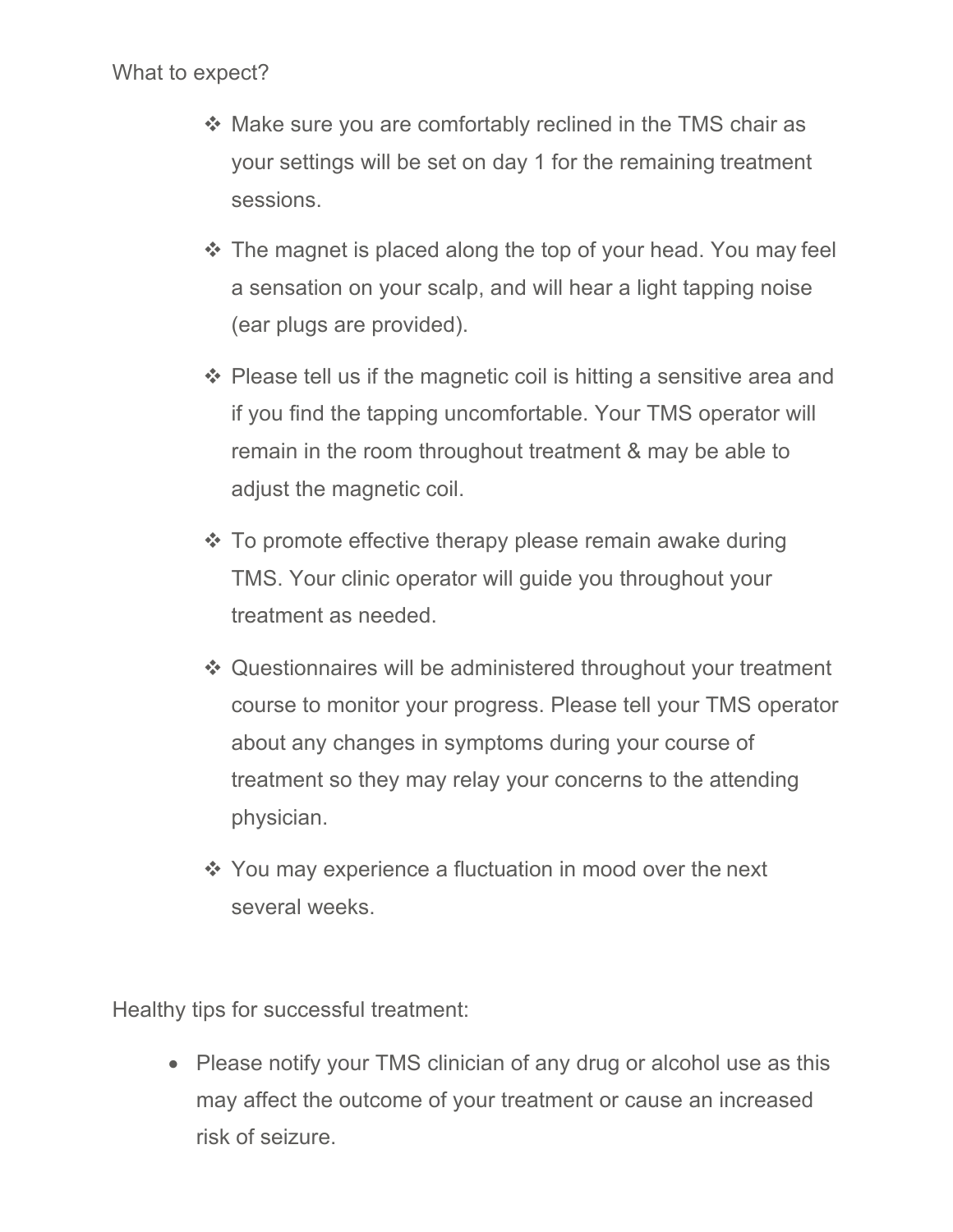- Nourish your body with adequate hydration, rest, and nutrition. Feel free to talk with your TMS clinician about brain-healthy options.
- Avoid sleeping during the day, as this may negatively affect your nighttime sleep cycle.
- Notify your TMS clinician of any medication changes. Changes in medication use is important for us to understand in order to provide the safest treatment possible. Your prescribing psychiatrist will help you decide whether you need to stop or continue taking current medications prior to the start of treatment and during the course of treatment.
- Stay mobile, research shows walking and activity may improve brain function and increase overall mood.

We would like your time with us to be as healing and as comfortable as possible, please let us know if there is anything we may do to help facilitate this and meet your treatment needs.

Time to take a deep breath, and put away TMS research, you are in very experienced hands. Looking forward to seeing you at your first TMS session.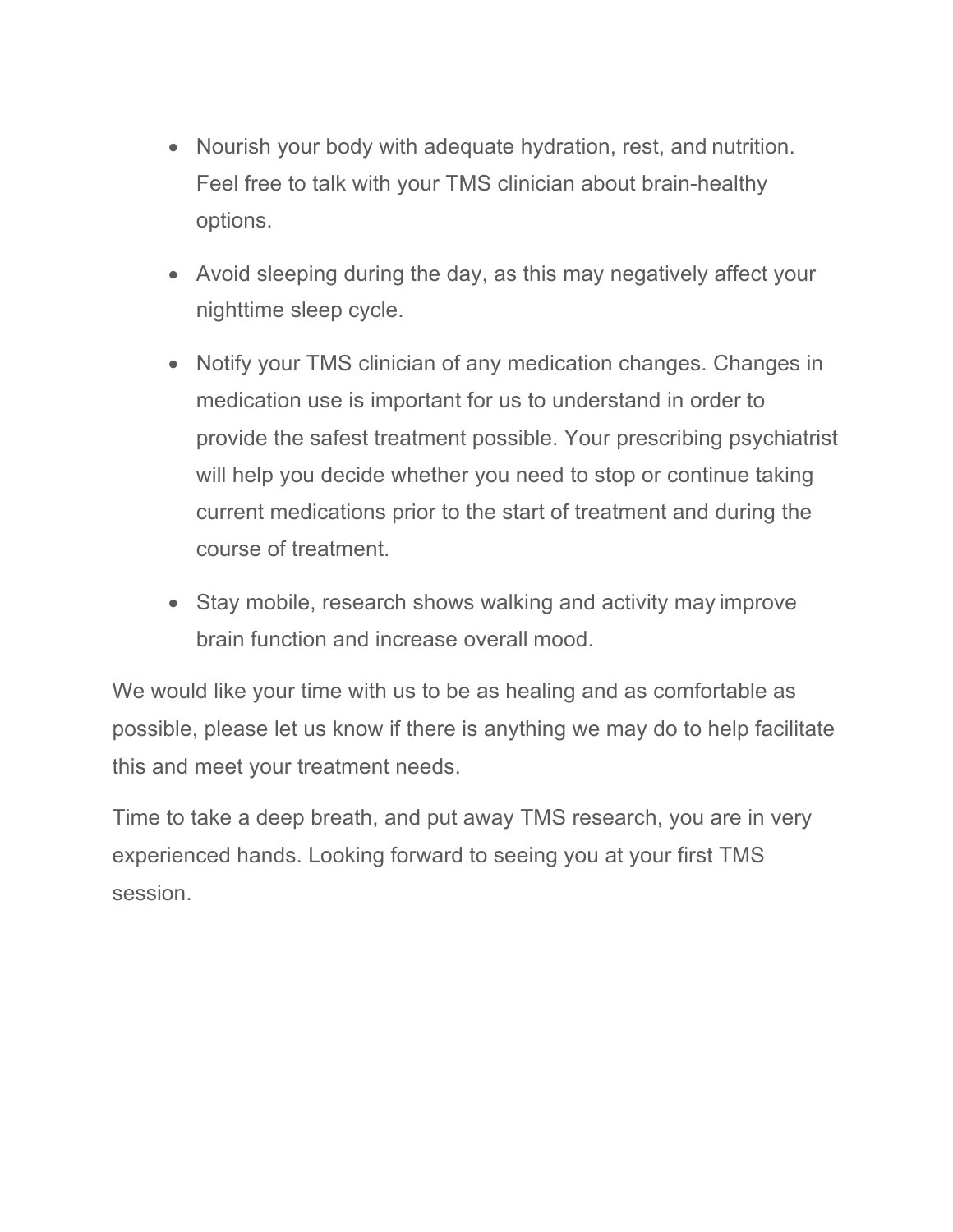#### **1st DAY CHECKLIST**

Consent Form/Office Policies Insurance Card Current List of Medications and Herbal Supplementation Hope For any cancellations, questions, or schedule adjustments please call: 615-465-4875

#### **OFFICE POLICIES**

Thank you for choosing Nashville Neurocare Therapy to meet your treatment needs. Our goal is to provide the best care in a timely manner. Office policies have been implemented to ensure patients receive quality care.

#### **CLINIC HOURS OF OPERATION**

Monday – Friday: 8am -5pm or by special arrangement

#### **CANCELLATION/ NO-SHOW POLICY**

Scheduling an appointment reserves that time for you. Failure to provide notice of cancellation within 24hrs may result in a \$50 cancellation charge.

This policy is in place to accommodate the number of requests on our waiting lists, thus allowing us to better serve you. We understand emergencies happen, please discuss emergent situations with your TMS clinician.

Please call **615-465-4875** to cancel or change appointments.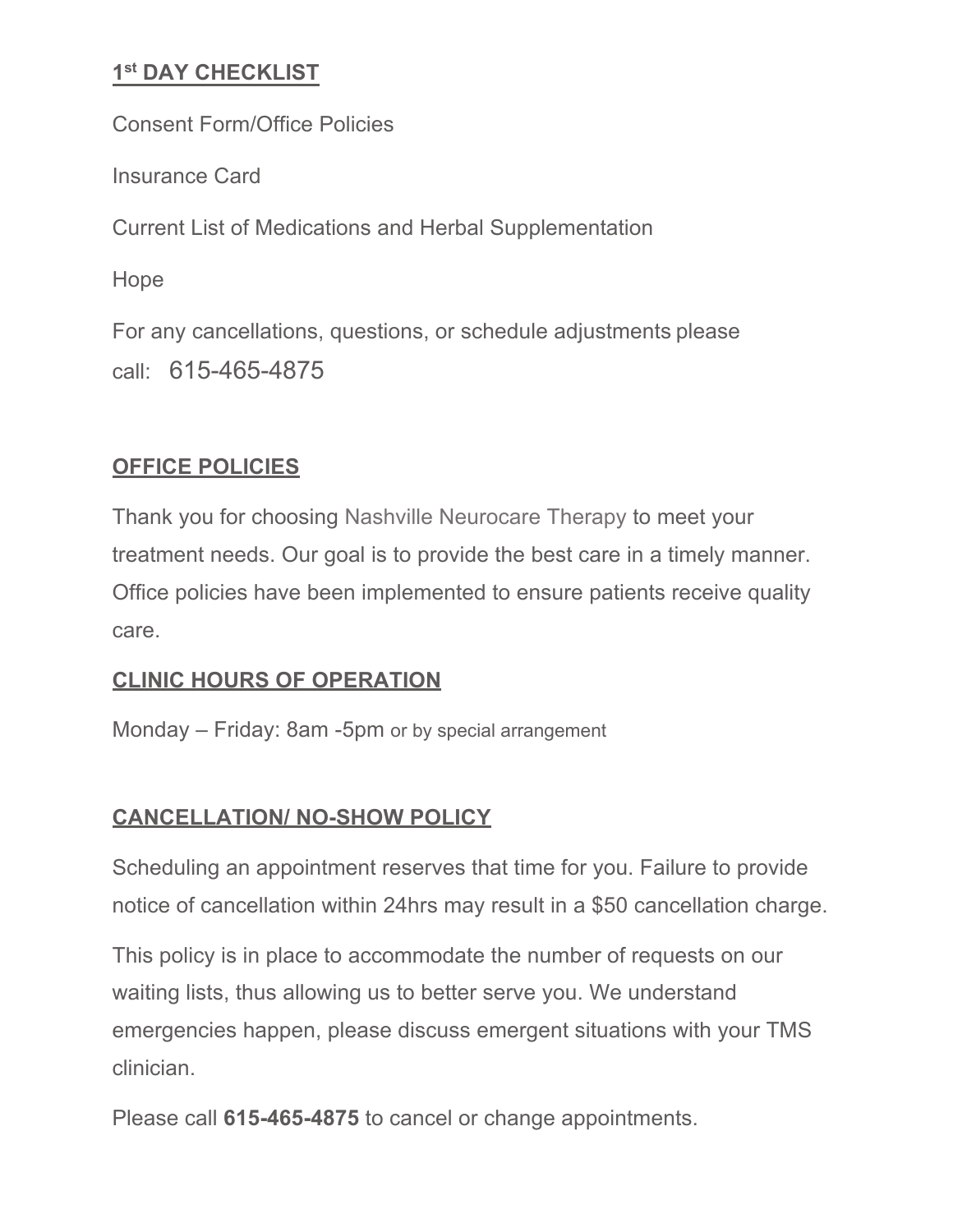#### **LATE SHOW POLICY**

To ensure efficient care & respect fellow patients, those who arrive late may miss their treatment that day due to scheduling constraints. You will be able to reschedule your appointment.

(A total of 3 appointment cancellations due to late arrivals qualify as a late cancellation/no-show, and may result in a \$50 charge)

#### **FINANCIAL POLICY**

A medical insurance policy is a contract between you and your insurance company. Based on your coverage plan, the insurance company determines the amount that you are responsible to pay. These amounts will be shown in your Explanation of Benefits (E.O.B) sent to you by your insurance company.

In order for us to bill your insurance company, we will ask for a copy of your insurance card (please bring an insurance card with you to your 1st appointment).

All co-payments and deductibles are due at the time of treatment, prompt payment is appreciated.

#### **PAYMENT POLICY**

We request that payment of the first 20 sessions be made prior to your first TMS Therapy treatment session in order to continue providing high quality services for our patients. When making a payment, please see the front desk. Cash, check, and most major credit cards accepted.

\*Patient may be temporarily withheld from scheduling until the balance is paid.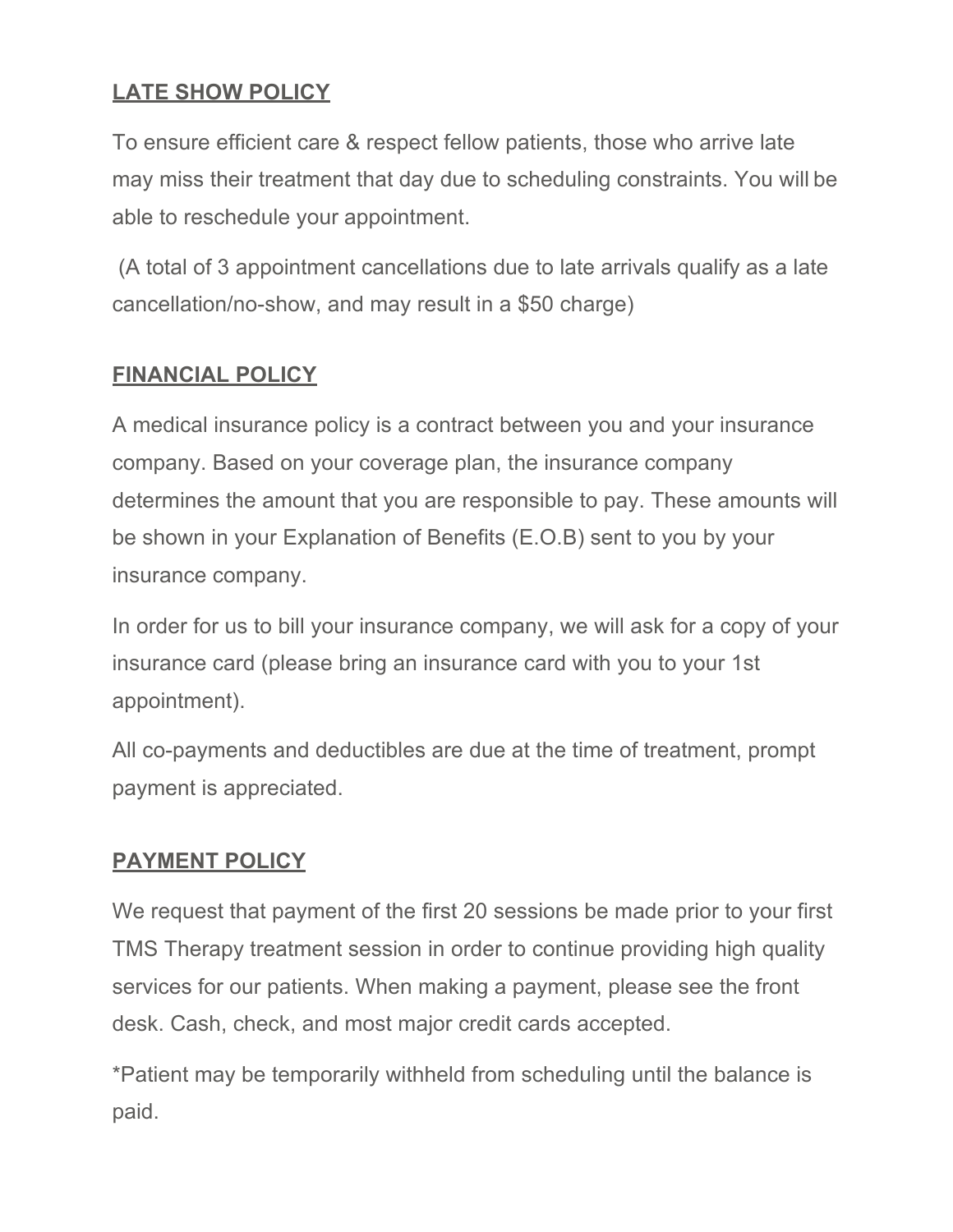#### **WEATHER POLICY**

In times of inclement weather please call the office to hear an automated notice of office closure. Please call **615-465-4875.**

#### **FOOD POLICY**

Eating is not permitted during treatment.

#### **SICK POLICY**

If you are feeling ill, please do your best to take care and stay at home for optimal recovery. If you have a fever treatment may not be given.

#### **PRIVACY POLICY**

All patient information is confidential. In order to respect your privacy, we will not discuss your treatment without your permission. Please inform your TMS clinician if you would like to permit others to be involved in your care (i.e. appointment scheduling).

#### **Meet Our Team**

Please visit www.nashvilleneurocaretherapy.com for team bios, info, & healthy tips!